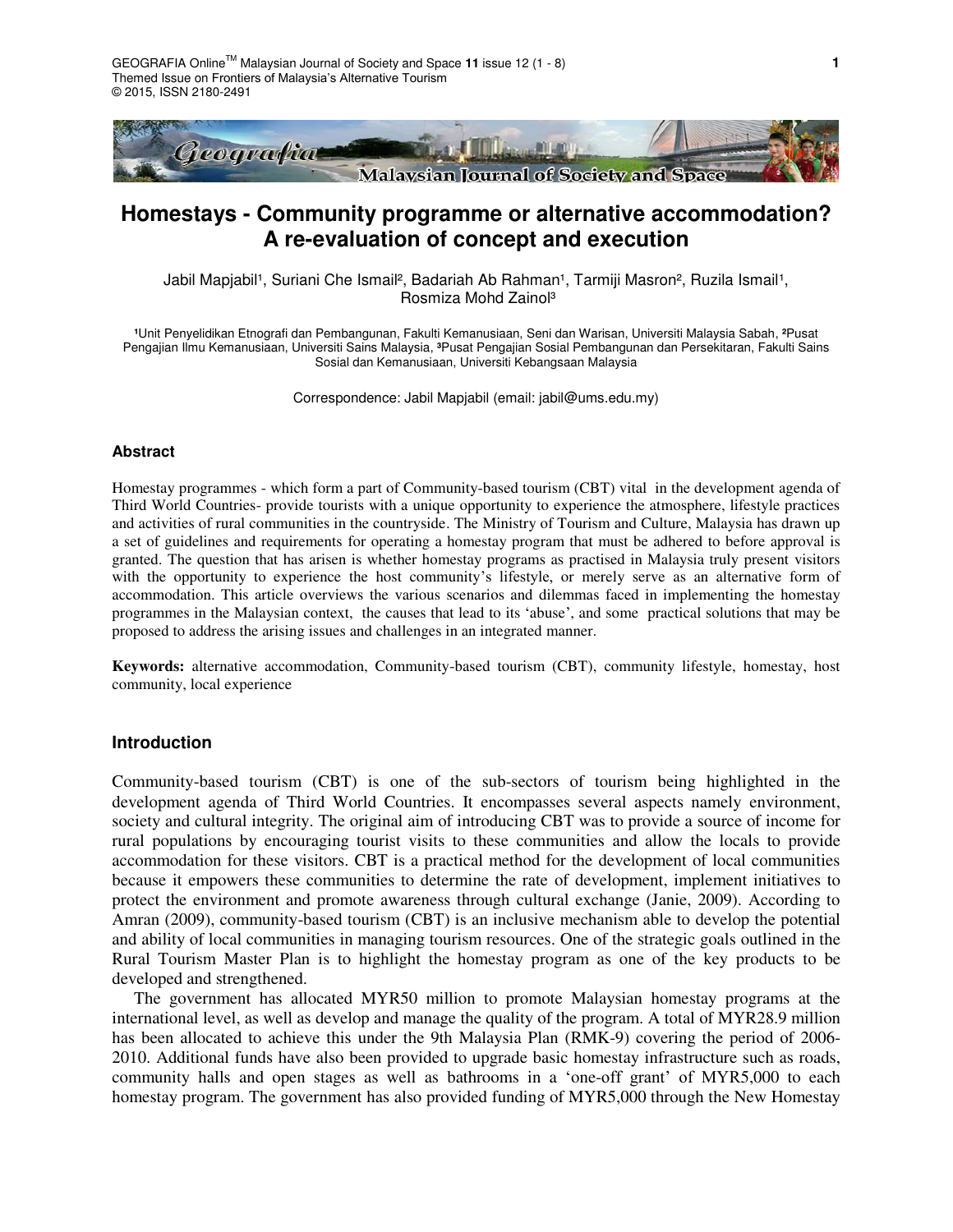Policy Provisions 2009 and allocated MYR10 million to the sector under the Homestay Second Economic Stimulus Package 2010 (Harian Metro, May 6, 2010). Homestay programs can thus serve as a catalyst to improve the socio-economic status of rural populations through tourism. Nevertheless, its success or failure depends largely on agreement and cooperation between villagers and the respective agencies involved (Johan Afendi & Mohamad Zaki, 2009). This article will firstly explore the concept of homestay and its guidelines before reviewing its implementation in the Malaysian context.

## **Definitions of homestay program**

The concept of homestay holidays began in the late 1970s in Europe. However, there is no global and specific interpretation of homestay because it differs from one country to another. In Australia, the program is known as farm tourism. Its concept is similar to that of homestay in Malaysia, namely the provision of sleeping space, breakfast and participation in activities with family farm operators. Some other terms used for the homestay concept include "cultural stay", "host families", "farm stay", "bed and breakfast", "guest house", "self-catering", "small hotels" and "united states bed and breakfasts". In addition, there are several other concepts involving homestay such as cultural homestay, heritage homestay, educational homestay, leisure stay, culture stay, volunteer stay and urban stay.

A homestay refers to the experience of tourists or visitors living together with a selected host family while interacting and experiencing the day to day life of the family, including their cultural lifestyle (Kalsom & Nor Ashikin, 2005; Amran, 2006; Phonwiset et al., 2008; Muhammad Farid, 2009; Ministry of Tourism and Culture Malaysia, 2011). The visitors will have the opportunity to participate in routine activities of the community as well as interact with the hosts in the exchange of knowledge, culture and experience. As such, homestay programs can indirectly function as a tool of development by increasing awareness among rural communities on preserving the cleanliness of their environment. They can also act as a catalyst to enhance learning, exchanging and strengthening of communal values as well as preserving lifestyle and culture. The program can also serve as a basic guide in managing natural resources and enhance the distribution of income to the local population thereby reducing the outflow of economic benefits.

In essence, homestays cannot simply be classified as a form of accommodation because of its emphasis on the concept of lifestyle and experience, encompassing local culture and economic activities (Kalsom & Nor Ashikin, 2005). International tourists participate in homestays to experience for themselves the atmosphere of the village and its community's lifestyle. There are also visitors who join the program for cross-cultural study of language and rural communities' lifestyles. For domestic tourists, community programs and motivational courses also often involve homestay programs as the main package.

#### **Background and development of homestay programs in Malaysia**

The homestay program which was officially introduced in Malaysia since 1995 has received an encouraging response, attracting 143,404 local and international tourists who experienced life in rural areas throughout the country between January and October 2010. About 37,320 of them were international tourists, accounting for an increase of 51 percent compared to the same period during the previous year. The majority of the tourists were from Singapore, Japan, Europe, Australia and Korea (Ministry of Tourism and Culture of Malaysia, 2011). The total income of homestay operators also recorded a notable increase of 11.5% yielding MYR8.9 million in 2010 compared with MYR8 million for the same period in 2009. The average occupancy rate in homestays also showed an increase from 19 percent for the period January to October 2009 to 22.7 percent during the same period in 2010. It was reported that homestays can yield a lucrative income of about MYR8,000 a month to the operators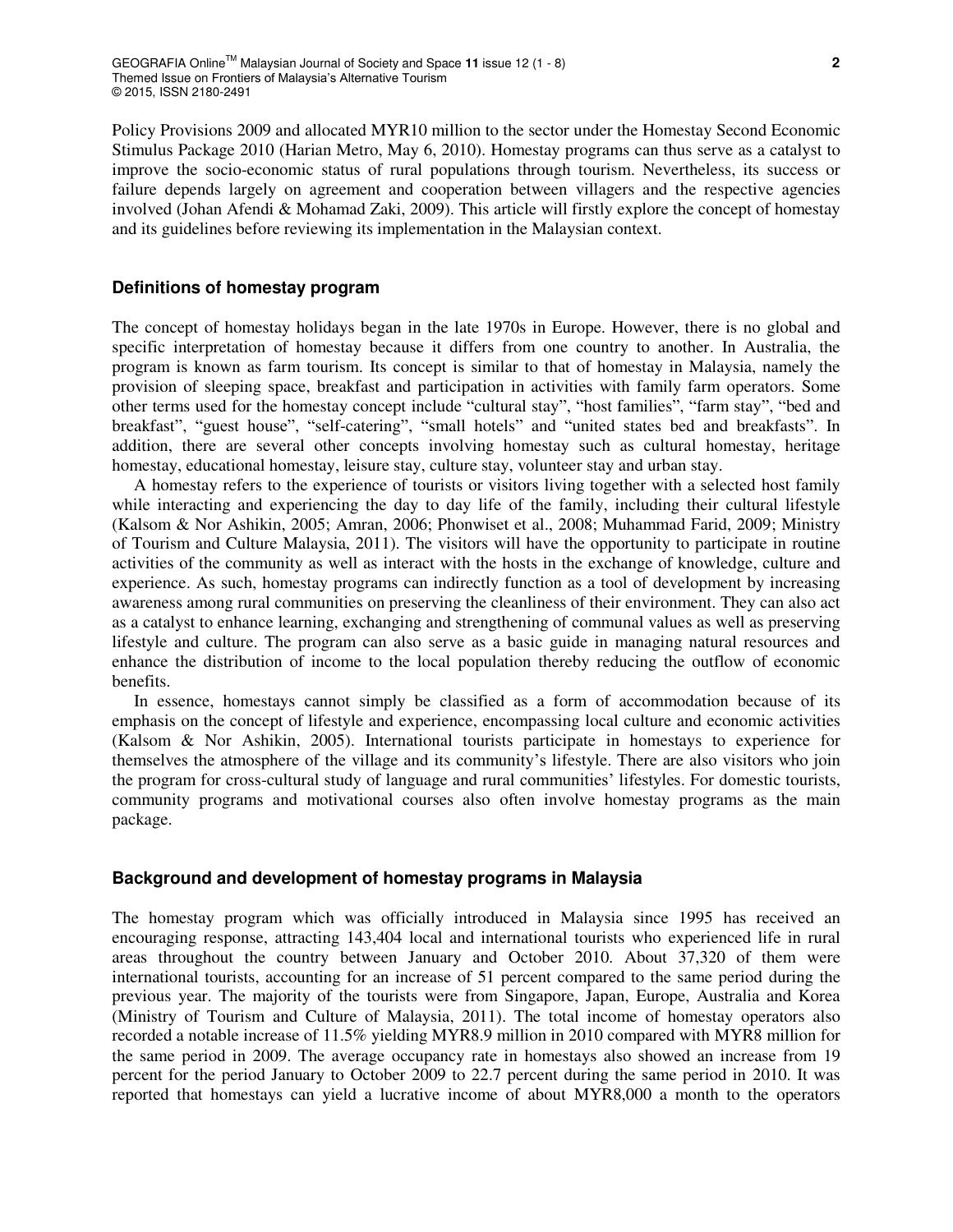(Homestay Performance Report: MTCM , 2011). According to statistics available up to October 2010, the Ministry of Tourism and Culture has registered 138 homestay program, 2,987 homestay operators and 4,042 rooms in 225 villages across the country which adhere to the prevailing rules and conditions (Ministry of Tourism and Culture of Malaysia, 2011).

International tourist arrivals have increased from year to year, in line with the aspirations of the Ministry of Tourism and Culture of Malaysia and Malaysian Homestay Association that this program should contribute towards the development and promotion of rural tourism, In 2006, a total of 10,038 foreign tourists participated in this program. The number of international tourists then doubled to 20,361 people in 2007. In 2008, the number of foreign tourist arrivals to homestays increased to 23,517. It was found that this program not only attracts recurring tourists but also student groups during the school holidays, for example, students from China. Amran (2006) also noted that a Japanese youth exchange program in Malaysia exemplified the objectives of homestay programs whereby the program became a platform to introduce the local way of life and local culture and traditions. In fact, many participants from these school groups return to visit Malaysia again with family and friends after experiencing the initial homestay program.

# **Concepts and guidelines for homestay**

A village selected to participate in the homestay program must meet specific criteria and comply with guidelines issued by the Ministry of Tourism and Culture, Malaysia in order for homestay programs to be carried out effectively and efficiently (Maimunah & Abdul Rahim, 2009). These criteria can be divided into three main components, namely Products, Participants and Principles (3P). There are several resources or attractions that can be used as a homestay *product* in a village such as its environment – jungle, hills, rivers and lakes – the unique culture of the community, architecture of the houses and the village, historical sites or structures, arts and crafts, cultural activities and music, specific rituals or ceremonies and food and drink. There are three categories of homestay *participants* namely participants interested to be entrepreneurs or homestay operators in selected villages, participants considered as 'wait and see' and participants who do not want to get involved due to political differences, beliefs, race, as well as age and health. Among the important aspects of *principles* that need to be considered are leadership, personality, integrity, knowledge and social network.

According to Kalsom and Nor Ashikin (2005), the homestay program is open to all Malaysians, and those who wish to participate are required to register with the Ministry of Tourism and Culture, Malaysia. They should also engage with other parties involved in the tourism sector on the aspects of price, food, transportation and other items relevant to program packages. Several features should be present in the villages and houses of homestay operators including basic infrastructure, cleanliness, security, good accessibility, attractive landscapes, signage and interesting products (food, crafts, culture, traditional games and so on). The homestay operators' premises should also be clean and comfortable especially the bedrooms, bathroom, living room, kitchen area and surroundings.

Services and hospitality, food, peaceful environment and security are important elements required of a homestay house (Muhammad Farid, 2009). As such, the Ministry of Tourism and Culture, Malaysia has specified a number of criteria to be fulfilled before a village is selected to participate in the homestay program. These include easy access, separate bedrooms and proper bathrooms while the homestay host must not possess any criminal records nor suffer from any disease. The security and cleanliness of the premises must also be of a satisfactory level. According to Nor Ashikin and Kalsom (2014), the success factors of the homestay programs largely depends on the collective efforts from the local community. Their total commitment, acceptance, participation and cooperation for the programs are pre-requisites to success, otherwise the program will not take off effectively.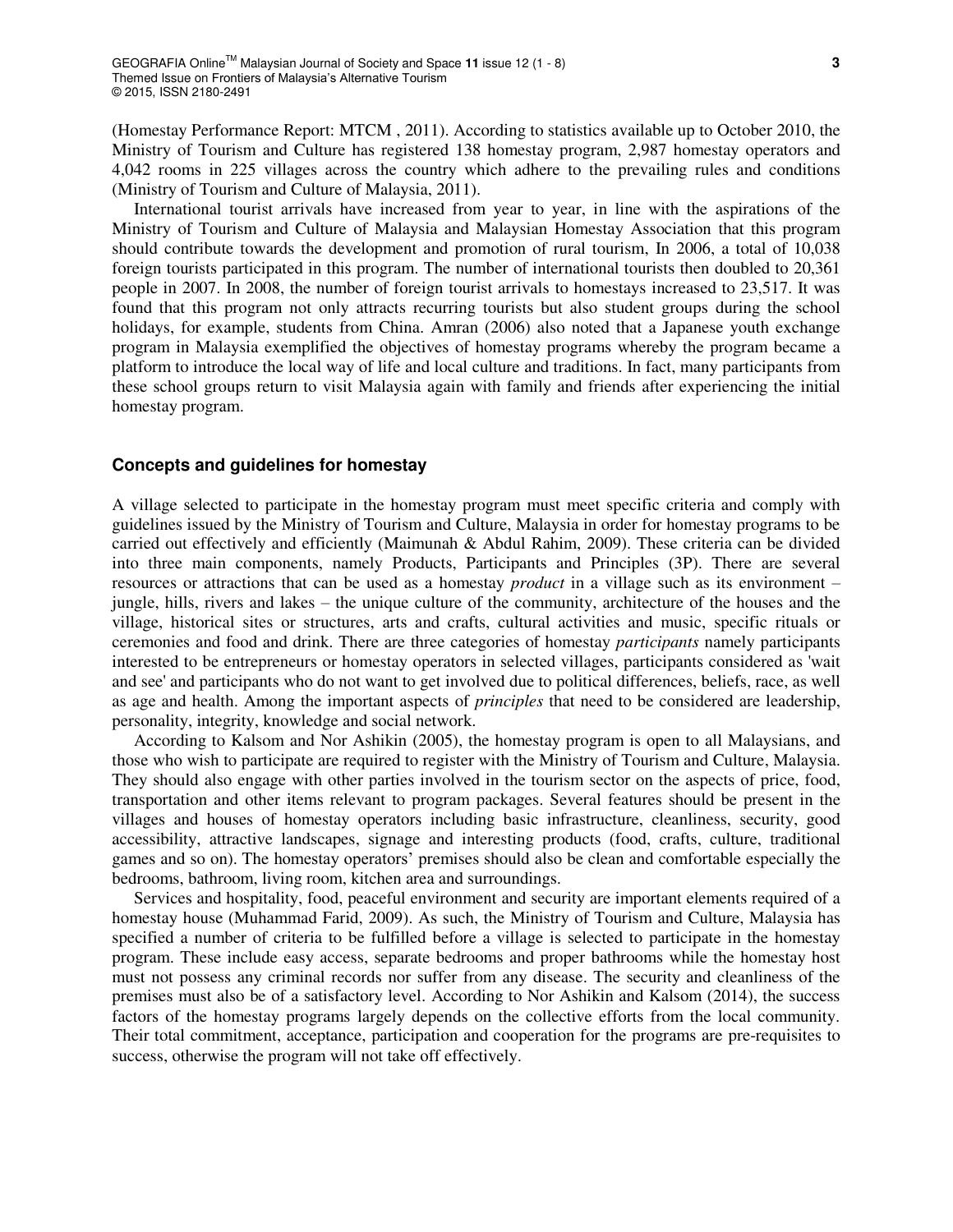# **Rules and regulations**

The implementation of homestay in Malaysia is subject to the rules and regulations set and constantly monitored by the responsible parties from time to time. To ensure the success of a homestay, professional management must be prioritised by the operators. Homestays must meet the rules and regulations to ensure the comfort and safety of tourists. Below are the rules and regulations for homestay programs as prescribed by the Ministry of Tourism and Culture, Malaysia.

- 1. *Residential location*: The location must be in a suitable area in terms of transportation. It should be free from pollution and have a suitable environment besides displaying the lifestyle of Malaysian society.
- 2. *Basic facilities*: The residential unit designated as a homestay should be of an appropriate size, with visitors housed in separate rooms. To ensure the comfort of the host's family members and guests, the maximum number of rooms permitted for visitors is limited to three decent sized bedrooms. The visitors' comfort should be prioritised and the premises must have proper bathrooms, toilet facilities, dining and living room as well as other basic amenities. The host should also supply meals, towels, mosquito coils, mosquito nets and *kain sarong* upon the visitors' request. Basic facilities should be well maintained to ensure the cleanliness of the premises and the comfort of the visitors.
- 3. *Cleanliness*: The home environment should be clean and clear of rubbish so that it does not become a breeding ground for mosquitoes and flies. Efficient waste disposal and drainage should be ensured to avoid unpleasant odours.
- 4. *Safety*: Insurance coverage is necessary to protect visitors and all parties in the event of an accident. For tour groups brought in by travel agencies, insurance coverage should be handled by the tour company. The host is advised to take out an insurance policy from any registered insurance company for the protection of individual visitors. Attention should also be paid to safety measures such as fire prevention.
- 5. *Guidelines for food preparation*: The storage and handling of food and running of food premises must be paid close attention. The cleanliness of these premises needs to be maintained and all unused containers (boxes, cans, bottles, etc.) which can become a breeding ground for 'vermin' such as mice and insects should be disposed of properly. Garbage must also be collected and disposed of frequently while waste disposal areas and containers must be cleaned regularly.
- 6. *Equipment and appliances*: All equipment and appliances used in the preparation and handling of food should be appropriate to prevent food poisoning. Equipment and appliances should be washed after use and kept in sanitary conditions.

## **Issues and challenges of homestay programmes in Malaysia**

Although the homestay program officially commenced since 1995 and the Ministry of Tourism and Culture, Malaysia has issued guidelines for its implementation, the question remains as to whether the homestay program is executed as a community program or whether it is merely treated as an alternative form of accommodation. In fact, some elements of the implementation of homestay do not match its original conception as a community program. The requisite elements of a homestay program should be fully adhered to in the organisation and not only during the initial application for licences. The organising committee to oversee homestay program may be formed either separately or together with the village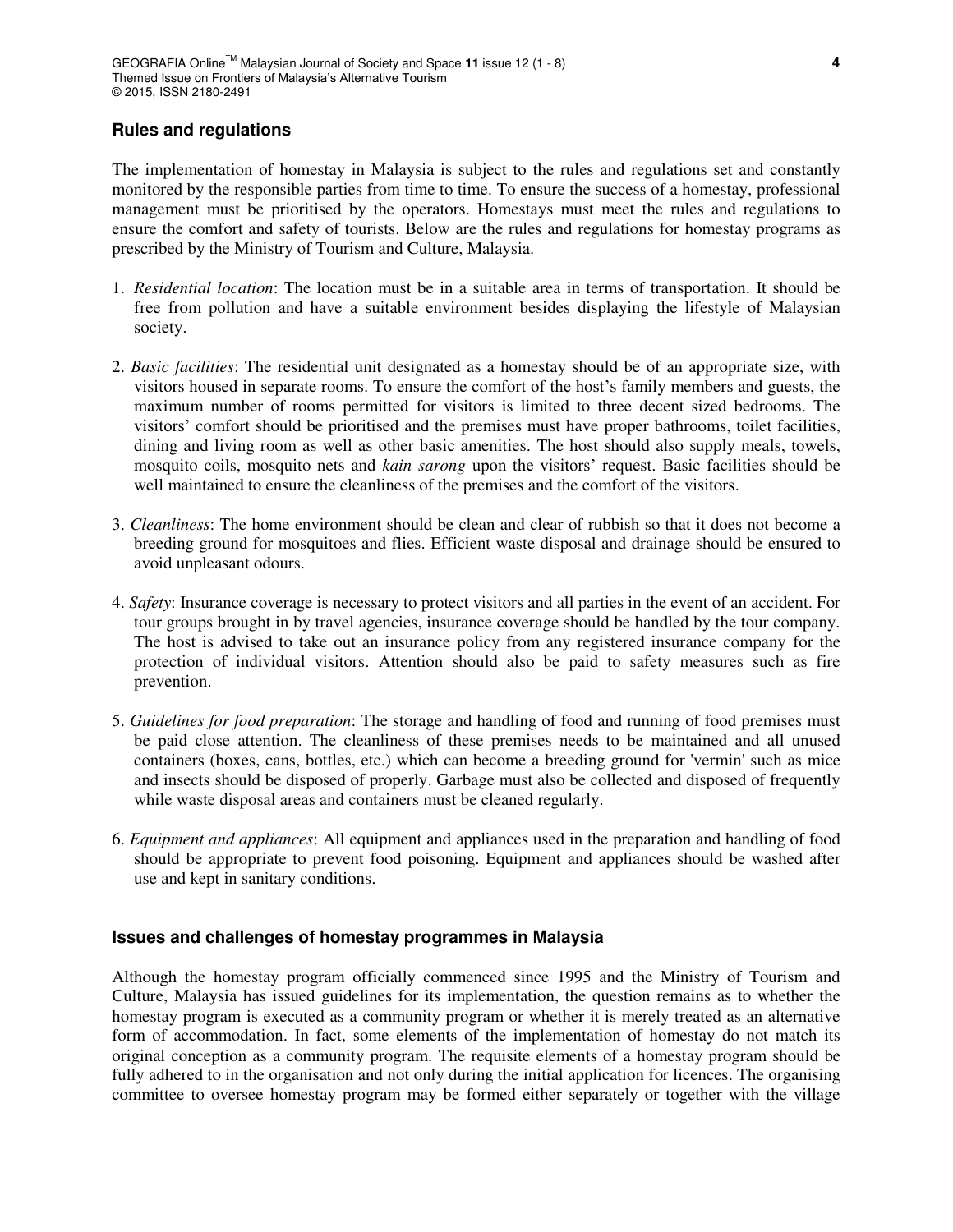development and security committee (JKKK). This is important because JKKK can serve as a mediator and provide information about the program to the local community. The Homestay Program Committee in fact can work with several agencies in JKKK. This will encourage local residents, particularly women and young people to participate in the homestay program either directly or indirectly. In reality however, there are homestay programs which are monopolised by a selected few individuals, involving only a small segment of the local community while side-lining the JKKK. This scenario does not help to realise the homestay as a community program. According to Kalsom (2011), there is also a tendency for the hosts and participants to be manipulated instead of being motivated to participate and support the homestay program. It is noticeable that they have been persuaded in certain instances to be involved in the program for the benefit of the leaders.

Only a few houses are chosen as homestay operators after undergoing the screening process by authorities including the Ministry of Tourism and Culture of Malaysia. In some cases, homestay programs are initiated by departments or institutions of higher learning who organize programs with homestay as part of the package. Typically, the number of rooms in the houses of homestay operators are not sufficient, especially if each operator can only provide one room and two beds. There have been cases where international tourists turn up in large numbers of 80 or more. In such circumstances, even the houses of village residents who are not involved as homestay program operators are roped in to provide accommodation for the large numbers of tourists. As such, the condition in these other houses not registered as homestay operators could not be ensured to comply with the specifications in terms of the level of cleanliness, security, convenience and amenities provided. This does not only contravene the concept of homestay as prescribed by the Ministry of Tourism and Culture, Malaysia, but can also give rise to complaints from the visitors especially if they had been expecting better conditions befitting the status of homestay.

When large-scale programs are organised at certain venues, the demand for accommodation will also increase. For example, Langkawi Island is famous for several international events such as the Le Tour de Langkawi, Langkawi Ironman Triathlon and Langkawi International Maritime and Aerospace Exhibition (LIMA). These events result in high demand for accommodation while most hotels and resorts would already have been pre-booked and as such are unable to accommodate additional bookings. In such situations, some hotels, travel agencies or homestay operators themselves offer to supply alternative accommodation in the form of homestays. Often, homestay accommodation charges will increase from the normal rate when a middleman is involved but there is no alternative. In other situations such as during the nationwide general elections or local by-elections, the demand for homestays will increase dramatically due to limited availability of hotel accommodation especially in small towns or remote areas. The locals who have relatively modest private houses would also offer their houses as alternative accommodation during the campaign period before the election.

There are a number of homestay operators who provide more than a homestay house, or build extra space or extensions near the main house for additional accommodation; some even provide more rooms or beds than allowed. Under the guidelines drawn up by the Ministry of Tourism and Culture, each house is only allowed to allocate two to three bedrooms, with one double bed or two single beds in each room. When these guidelines are not adhered to, homestay operators in the same village or adjourning vicinities would naturally feel dissatisfied, especially if the homestay program in that particular location proves to be more popular. There are also instances where homestays only function as guesthouses since the number of tourists who come to stay are not many, between 2 to 10 people. Often the homestay operators do not stay in the same premises as their guests but rather, stay next door or elsewhere and charge visitors only for accommodation and maybe meals without providing activities with the host or the local community. Thus, the concept of homestay as a community program is a non-entity in such situations.

Besides the examples given above, there are also cases of arbitrary abuse of the concept of homestay by outside parties involving their private business premises. In principle, homes selected to carry out the homestay program have undergone a rigorous selection process and screening; the selected homestay providers are required to participate in several courses and eventually awarded a certificate of registration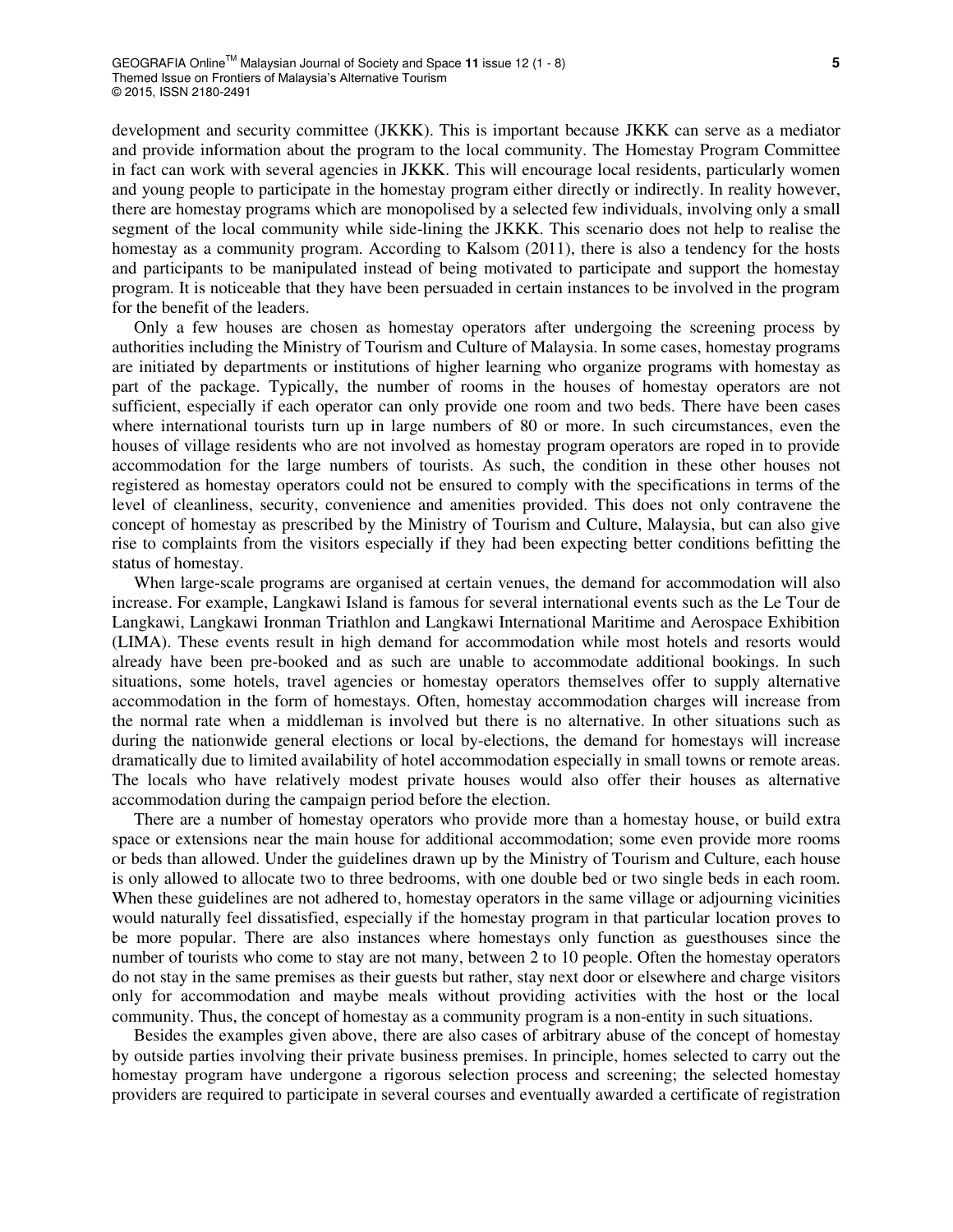as homestay program operators. For example, there are three registered homestay programs in the state of Perlis: the Homestay Ujong Bukit, Paya Guring and Felda Mata Ayer (Jabil et al., 2011). Without proper validation and certificates, premises that do not meet this criteria should not be called homestay but instead "bed and breakfast" or guesthouses (Kalsom, 2010). In certain strategic locations such as places in proximity of higher learning institutions or where there is no hotel accommodation roadside signs advertising homestay accommodation can be seen along the way. It is doubtful that all these facilities have been screened and certified by the relevant authorities. It needs to be emphasised that the concept of homestay essentially involves interaction between homestay operators and guests, in addition to permitting guests to experience the daily lives and knowledge sharing besides showcasing traditional games, musical instruments, dance, food and local economic activities.

The 'homestay' concept is also used and abused by parties registered under other residential (accommodation) service businesses (Jabil & Suriani, 2014). For example, the high cost of running scuba diving based tourist activities in Mabul Island, Sabah has prompted some parties to offer alternative accommodation packages using the concept of 'homestay' which includes the provision of scuba diving activities at a cheaper rate than those offered by the resorts. The concept of homestay here consists of a longhouse with several rooms in a fishing village. The accommodation packages also offer scuba diving activities, snorkelling, island-hopping tours and meals. A similar situation can also be observed in several other tourist islands such as Perhentian Island, Redang Island, Tioman Island and Pangkor Island. In addition, there are resorts that use the concept of agro-based 'homestay', offering accommodation and agro-activities for visitors. The existence of such resort businesses that flout the requirement for registration and certification will impart a negative effect on the future of the homestay program which is part of the agenda given special attention in the Ninth Malaysia Plan (2006 - 2010) and the Rural Tourism Master Plan.

### **A review of homestay implementation in Malaysia**

There are two major issues that need to be resolved in order for the homestay to remain relevant as a community-based program in Malaysia, namely the reality of the execution of the homestay program as outlined by the Ministry of Tourism and Culture and the mushrooming of 'accommodation business' which abuse the name or brand of homestay.

Towards this end, the execution of the original homestay program should be examined and updated from various aspects, such as;

- (i) There should be clearer and more detailed guidelines than those currently issued by the Ministry of Tourism and Culture;
- (ii) Specific legal provisions to deal with the arbitrary use of the concept of homestay must be drawn up;
- (iii) Regular monitoring and enforcement must be carried out on private business premises using the name 'homestay'. The Ministry of Tourism and Culture also needs to be involved by:
- (iv) Providing advanced/specialty courses that allow homestay operators to remain competitive such as organising courses for them on integrity, training on website design and information technology, English language communication skills, marketing strategies, financial management and entrepreneurship programs;
- (v) Create other package deals for those interested in venturing into the business of private accommodation to avoid the abuse of the concept or the word 'homestay' as an easy means to attract customers;
- (vi) Provide guidelines for individuals who would like to offer alternative accommodation either in the form of private houses or small private resorts so that they do not abuse the 'homestay' brand name.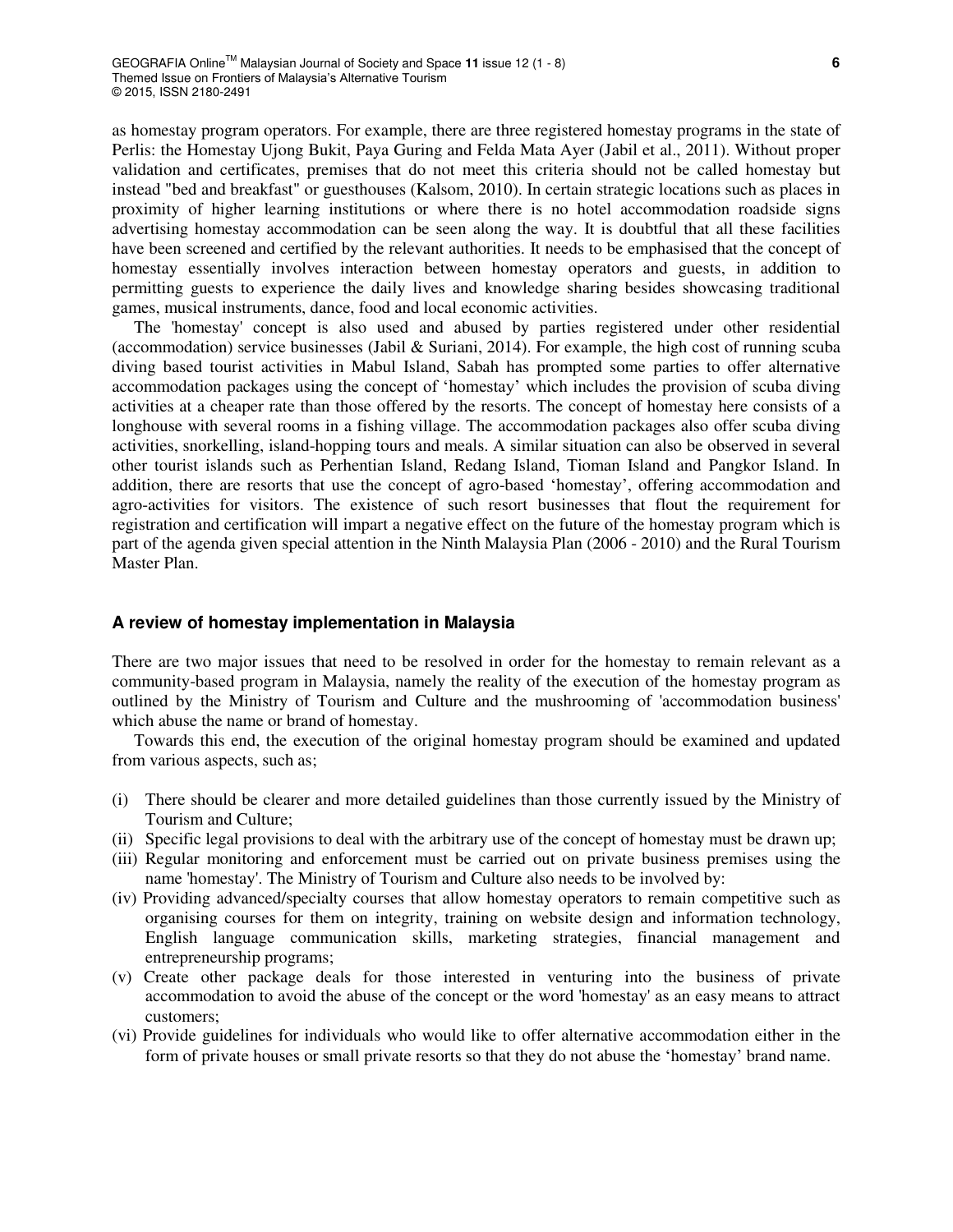Those who abuse the name 'homestay' are found to be driven by four factors. Firstly, there is no other specific term that can be used to attract customers. Second, they are taking advantage because the 'homestay' brand is well-known and accepted. Third, there is no specific procedure for which they can apply in order to offer homestay-style resort or guesthouse services. Fourth, in the issue of processing license applications there is no strict enforcement as applications are still approved for resorts/ private homes using the term 'homestay' for their business even though the running of the business contravenes the concept of homestay as prescribed by the Ministry of Tourism and Culture.

# **Conclusion**

The homestay program in Malaysia has contributed significantly to the development of local communities and the local economy, and contributed to their income since being introduced in 1995. Within this period however, some issues have cropped up which while not appearing serious initially, can create negative impacts in the long run. To overcome these issues, the actual concept of homestay should be emphasized and disseminated to prevent misunderstanding among the various stakeholders. Guidelines issued by the Ministry must be followed and updated to ensure that the homestay program remains competitive in the future. Finally, it should be reiterated that alternative forms of accommodation may be cheaper compared to homestays, however the experience of staying with properly trained hosts and the opportunity to experience first-hand a village atmosphere is something unique and memorable that should be preserved and maintained.

### **References**

- Amran Hamzah (2006) Finding Furusato in Malaysia: Malaysian homestay from the perspective of young Japanese tourists. *The International Conference on Tourism in Asia*. Leeds Metropolitan University, United Kingdom, 10 - 12 June.
- Amran Hamzah (2009) The growing importance of community-based tourism in national economies: A global perspective. *International Seminar on Community -Based Tourism: Learning from the Homestay Programme in Malaysia* INTEKMA, Shah Alam, Selangor.
- Harian Metro. 6 Mei 2010.
- Jabil Mapjabil, Suriani Che Ismail (2014) Program homestay dan pembangunan sosioekonomi luar bandar di Malaysia. In: Jabil Mapjabil (ed) *Program Homestay dan Pembangunan Komuniti Luar Bandar di Malaysia*. Penerbit UUM, Sintok.
- Jabil Mapjabil, Siti Asma' Mohd Rosdi, Munir Shuib, Sharmini Abdullah (2011) Pembangunan program homestay di Wilayah Utara Semenanjung Malaysia: Profil, produk dan prospek. *Geografia - Malaysia Journal of Society and Space* **7** (2), 45-54.
- Janie LT (2009) The promotion of community-based tourism as a product. *International Seminar on Community-Based Tourism: Learning from the Homestay Programme in Malaysia* INTEKMA, Shah Alam, Selangor. Malaysia. 4 - 5 August.
- Johan Afendi Ibrahim, Mohamad Zaki Ahmad (2008) Pelancongan Negeri Kedah Darul Aman: Isu dan cabaran. *Persidangan Kebangsaan Ekonomi Malaysia ke-III 2008.* Jilid 1. Corus Paradise Resort, Port Dickson, Negeri Sembilan, 20 - 22 Ogos.
- Kalsom Kayat (2011) *Homestay Programme as A Malaysian Tourism Product*. UUM Press, Sintok.
- Kalsom Kayat, Nor Ashikin Mohd. Nor (2005) Penglibatan ahli komuniti dalam pembangunan komuniti: Program homestay di Kedah. *Akademika* **67***,* 75-100.
- Kalsom Kayat (2010) The homestay programme in Malaysia and its implications for the future. In Kadir Din, Jabil Mapjabil (eds) *Tourism Research in Malaysia: What, Which Way and So What?* Universiti Utara Malaysia Press, Sintok.